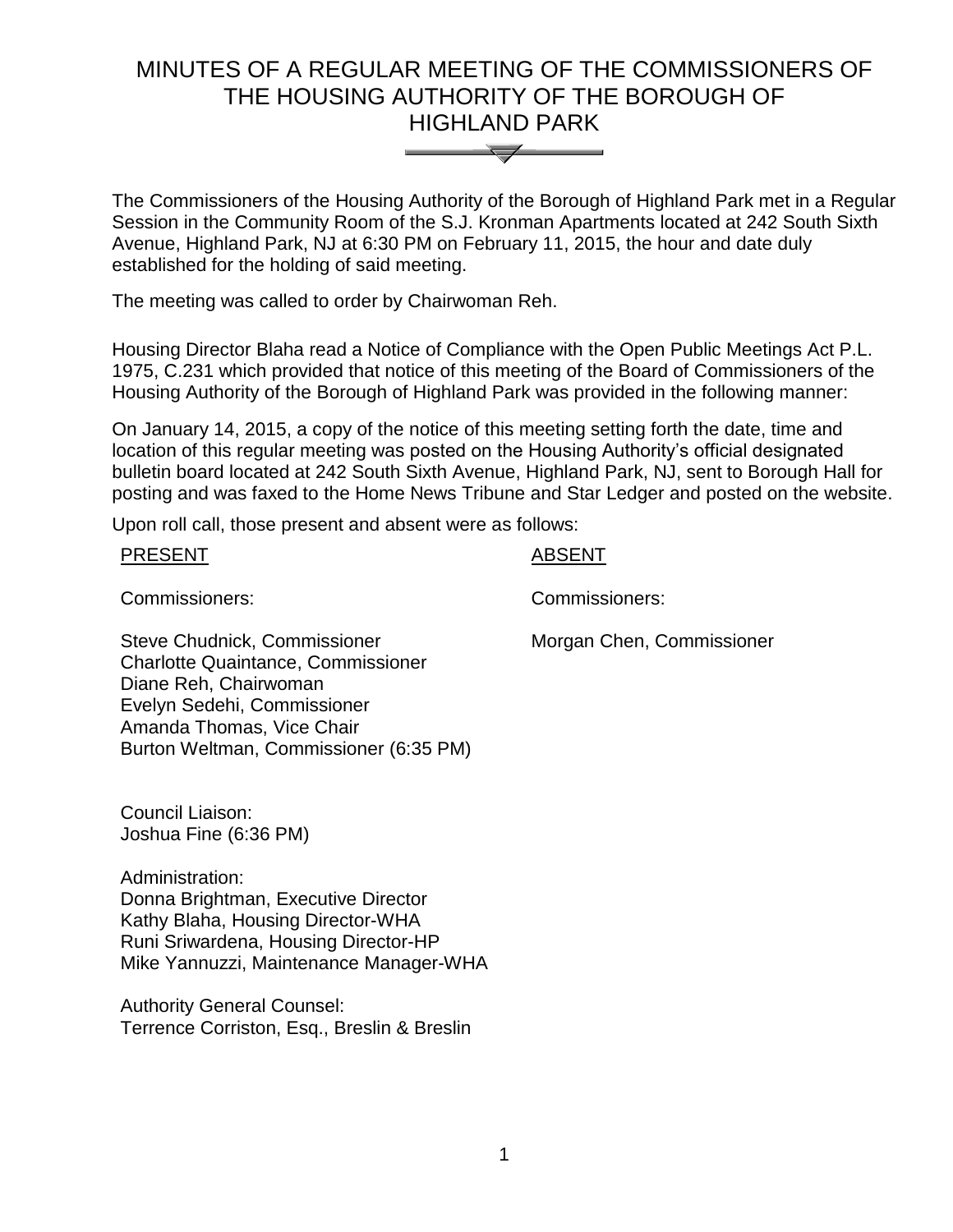# Minutes:

A motion to approve the minutes of the reorganization meeting held on January 14, 2015 was made by Commissioner Sedehi and seconded by Commissioner Thomas.

| <b>ROLL CALL:</b> | Chen Chudnick Quaintance Reh Sedehi Thomas Weltman |
|-------------------|----------------------------------------------------|
| AYES:             | Chudnick Reh Sedehi Thomas Weltman                 |
| NAYS:             | <b>None</b>                                        |
| Abstain:          | Quaintance                                         |
| Absent:           | Chen                                               |

The Chair thereupon declared said motion approved.

A motion to approve the minutes of the regular meeting held on January 14, 2015 was made by Commissioner Sedehi and seconded by Commissioner Chudnick.

| <b>ROLL CALL:</b> | Chen Chudnick Quaintance Reh Sedehi Thomas Weltman |
|-------------------|----------------------------------------------------|
| AYES:             | Chudnick Quaintance Reh Sedehi Thomas Weltman      |
| NAYS:             | <b>None</b>                                        |
| Abstain:          | <b>None</b>                                        |
| Absent:           | Chen                                               |

The Chair thereupon declared said motion approved.

#### Public Comment:

Regis Methven, 3R, stated that the DPW cannot seem to place the garbage dumpsters back into the pad after emptying them.

Nancy Bernstein, 5R, stated that All Risk is fantastic and they have made a big difference in one month since the flood. She also stated that the DPW did not plow the parking lot very well.

Mr. Methven also added that they dropped excessive salt.

Joshua Fine said he would look into the matters.

M.P. stated that the water break was overwhelming. She then stated that when Woodbridge came to Highland Park there was talk about how much staff would be here but now feels relaxed that they have staff to handle everything. She mentioned that things could not be in better shape and that Gus Patino and Runi Sriwardena are also good.

Commissioner Weltman commented that Woodbridge's contract is on the agenda tonight and that the Board agrees with M.P.

M.P. stated that All Risk is great but other contractor's should clean up better. She would like to give them dust pans and brooms.

Juan Ratliff, #219, stated that when the DPW empties the dumpsters they do not empty all the garbage/recycling and that they leave some in the bottom.

Chairwoman Reh commented that garbage freezes so maybe that is the issue.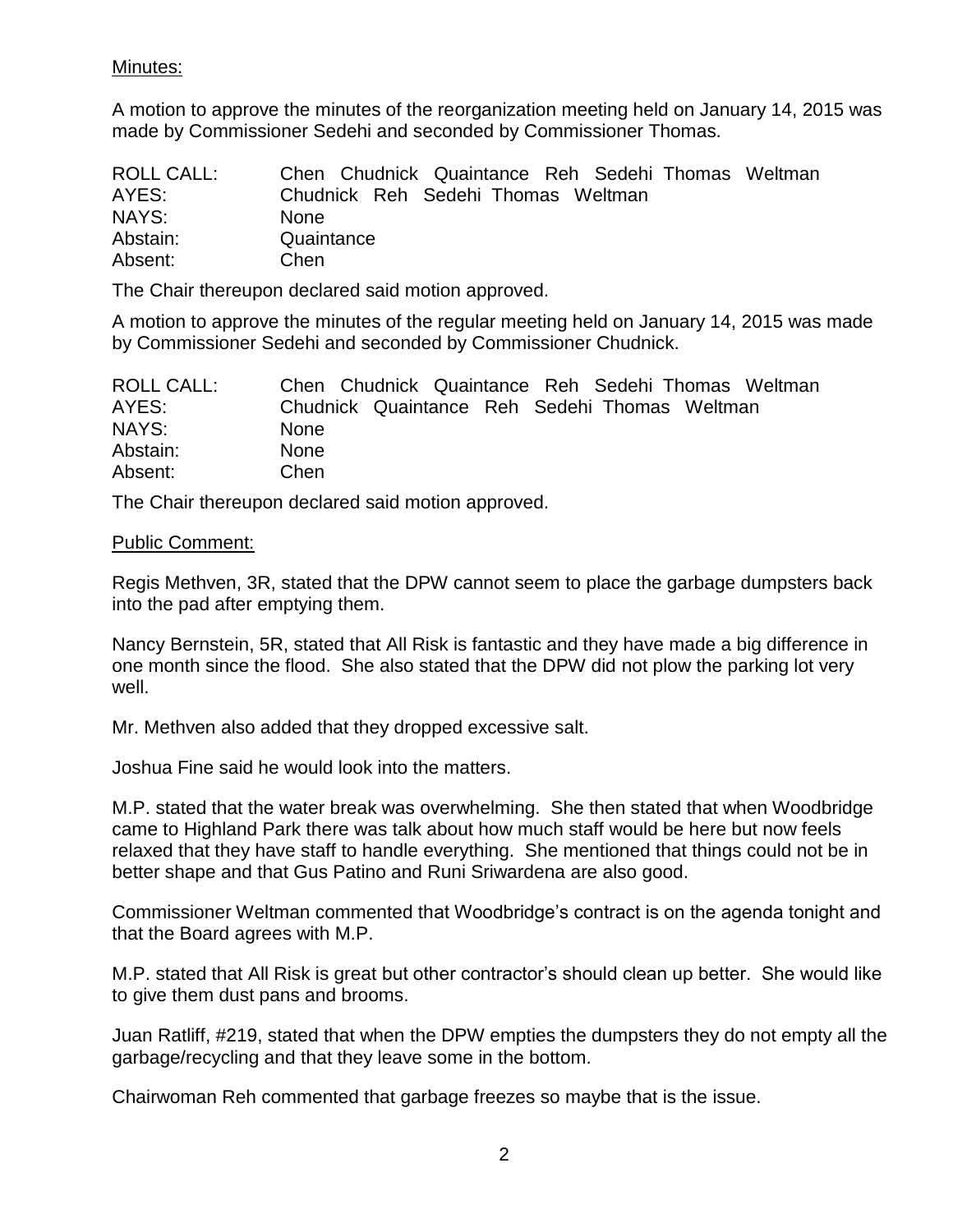Maggie Ferber, 5T, felt that the floors should be mopped more often as people have COPD and dust can be bad for them. There is even dust powder on the door clips. We should not have to call Runi Sriwardena to get this done, it should be done regularly. The laundry room is dirty on the fifth floor.

Ms. Sriwardena stated that the laundry room was cleaned as soon as it was brought to our attention. There was a problem with a machine.

Commissioner Chudnick asked if there is a regular cleaning schedule.

Ms. Sriwardena stated yes, but it's a very irregular time with snow, All Risk, apartment turnovers and contractors. It's a herculean task.

Ms. Ferber, 5T, stated that this was last year too.

Chairwoman Reh stated that Ms. Sriwardena is correct as this is a trying time.

Commissioner Weltman stated that we should reassess the cleaning schedule after all the construction is completed.

#### Communications:

Chairwoman Reh pointed out a new listing of BOC numbers and committees and also noted the Borough Clerks letter and pointed out that information can be obtained at highlandparkplanet.com.

#### Reports:

Attorney's report – none

Accountant's report – none

Operating report – Commissioner Chudnick asked about the replacement of equipment.

Commissioner Weltman questioned the PILOT and the \$170,668 excess.

Executive Director Brightman's report - Commissioner Weltman asked why there were no banking RFP's.

Executive Director Brightman stated that Counsel Corriston suggested that we go back out for RFP's.

Commissioner Weltman then asked about call notifier.

Executive Director Brightman stated that we are in the process of obtaining tenant information.

Housing Manager Sriwardena's report – Commissioner Chudnick asked if the fire strobe equipment was replaced.

Ms. Sriwardena stated that it is in progress.

Commissioner Weltman asked who removes the sidewalk snow.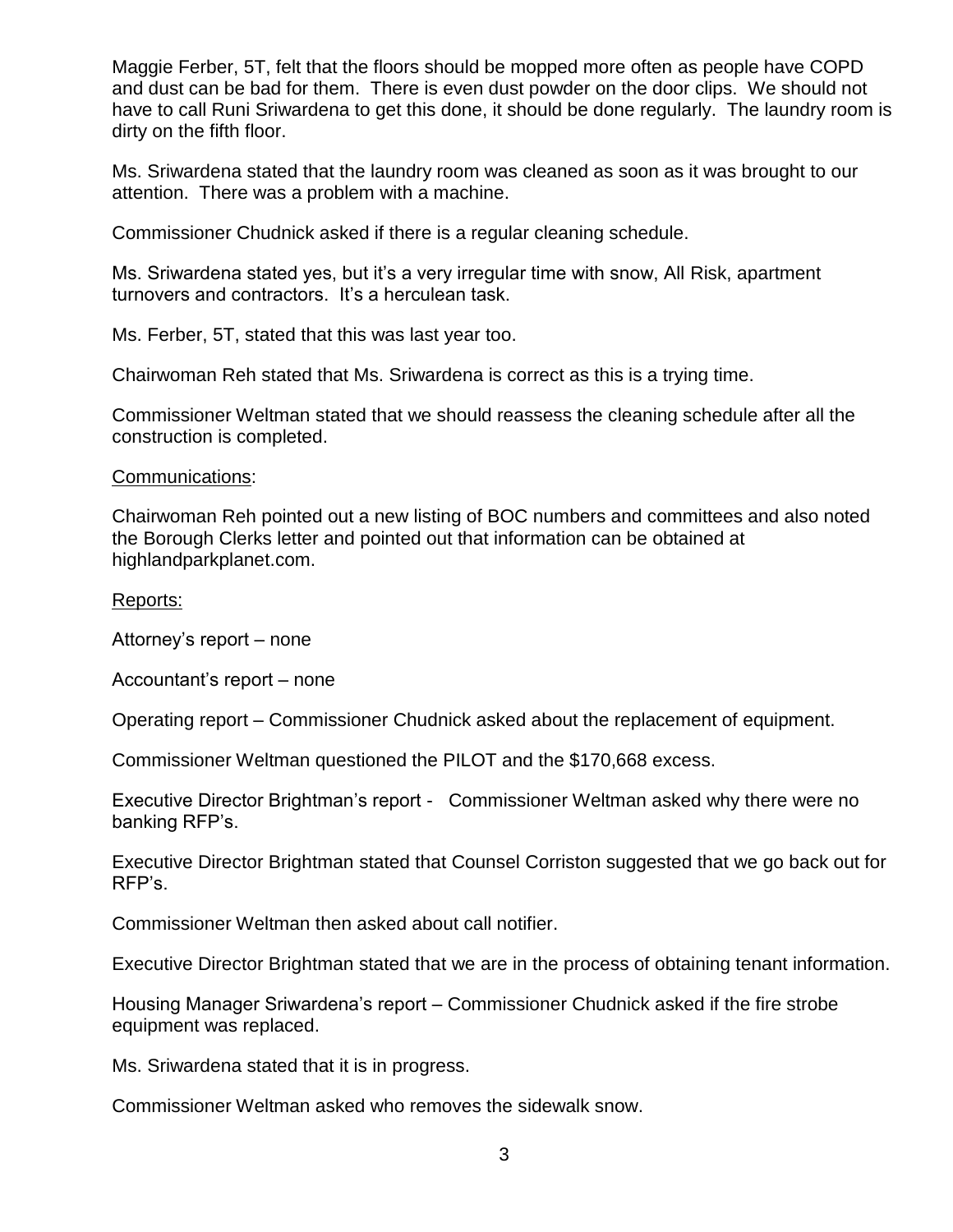Ms. Sriwardena stated that the staff does it.

Jani's report – Chairwoman Reh stated that she did not know that Jani spoke Chinese.

Ms. Sriwardena stated that we used goggle translator.

Commissioner Sedehi asked how long would Kettly be at Highland Park.

Executive Director Brightman stated that the contract is for three years.

Committee reports - none

# RESOLUTIONS

a) Reso #2015-9 – Revision of Personnel Policy

Motion moved by Commissioner Sedehi and seconded by Commissioner Thomas to adopt Resolution #2015-9.

# **Discussion**

Commissioner Weltman asked if this was standard language.

Executive Director Brightman stated it was provided by and approved by our Labor Attorney.

Commissioner Sedehi asked if JIF sees the personnel policy.

Executive Director Brightman responded that they do.

Commissioner Chudnick asked who is an essential employee.

Executive Director Brightman responded that it is usually maintenance staff.

Executive Director Brightman then stated that next month the medical marijuana policy will be on the agenda.

Commissioner Weltman asked for an explanation.

Counsel Corriston explained that if an existing tenant is issued a medical marijuana credential they would not be evicted from public housing provided they did not smoke it per the no smoking policy. He directed the BOC to the website to review the policy.

| ROLL CALL: | Chen Chudnick Quaintance Reh Sedehi Thomas Weltman |
|------------|----------------------------------------------------|
| AYES:      | Chudnick Quaintance Reh Sedehi Thomas Weltman      |
| NAYS:      | <b>None</b>                                        |
| Abstain:   | <b>None</b>                                        |
| Absent:    | Chen                                               |

The Chair thereupon declared said motion approved.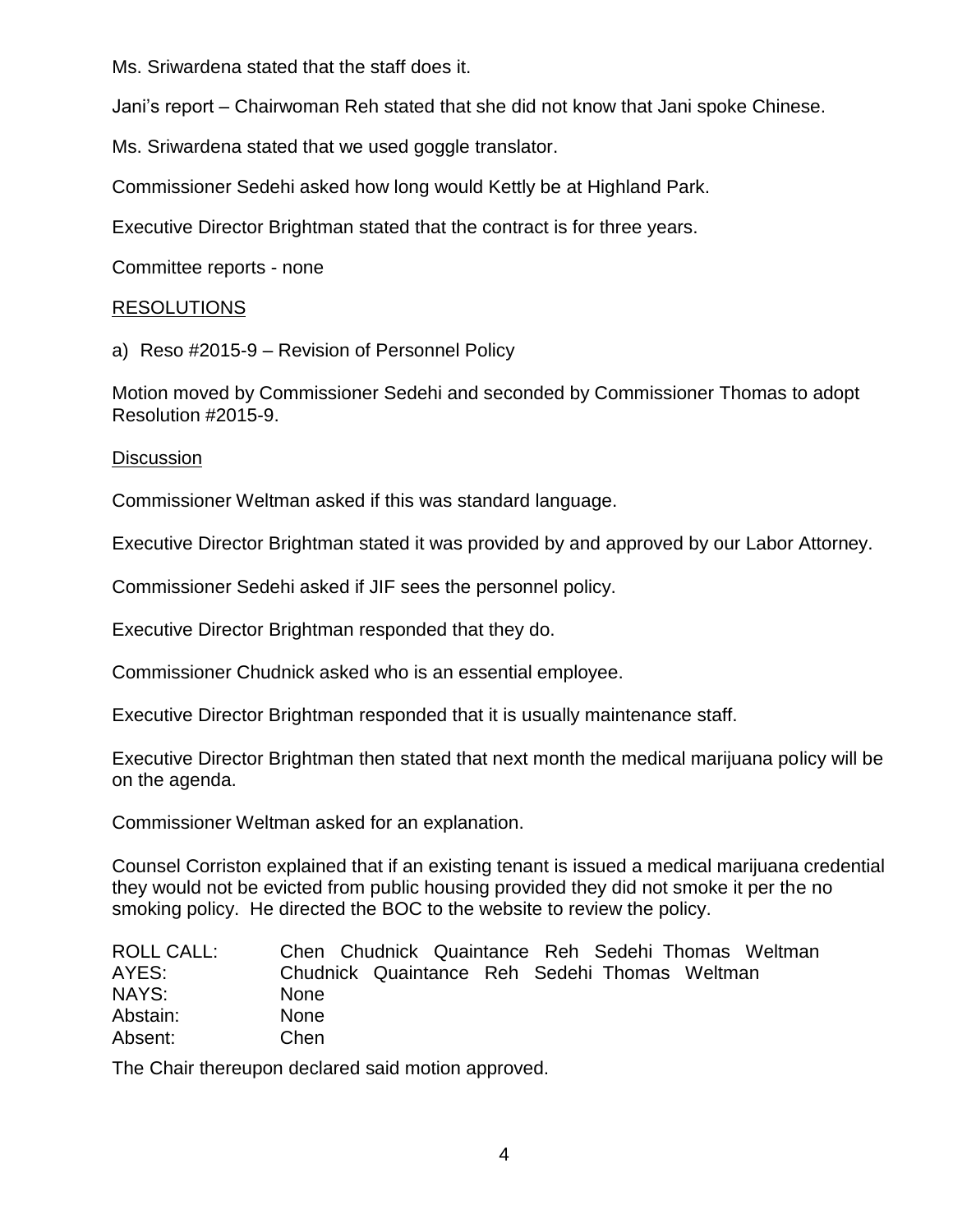b) Reso #2015-10 – Intergovernmental Services Agreement

Motion moved by Commissioner Sedehi and seconded by Commissioner Weltman to adopt Resolution #2015-10.

# **Discussion**

Commissioner Sedehi thanked Woodbridge for their excellent staff and expressed appreciation for all their efforts.

Commissioner Weltman asked that a line be added stating the existing contract ending 3/31 will terminate without penalty.

Chairwoman Reh asked what the hours of operation are.

Housing Manager Sriwardena responded 8:30 to 4:30; however, Lauren Adams works 8 to 4.

Commissioner Weltman asked if there were any changes to the contract.

Executive Director Brightman responded that it increased by \$5,000.

Commissioner Chudnick asked if that was monthly or yearly.

Executive Director Brightman responded that it was yearly.

| ROLL CALL: | Chen Chudnick Quaintance Reh Sedehi Thomas Weltman |
|------------|----------------------------------------------------|
| AYES:      | Chudnick Quaintance Reh Sedehi Thomas Weltman      |
| NAYS:      | <b>None</b>                                        |
| Abstain:   | <b>None</b>                                        |
| Absent:    | Chen                                               |

The Chair thereupon declared said motion approved.

c) Reso #2015-11 – Adopting Monthly Bill List

Motion moved by Commissioner Sedehi and seconded by Commissioner Thomas to adopt Resolution #2015-11.

# Discussion:

Chairwoman Reh commented that the plumbing bills were high.

Executive Director Brightman responded that we have a lot of plumbing issues that were beyond the staff's capabilities.

Commissioner Chudnick asked if there were any insurance claims.

Executive Director Brightman responded that there were elevator payments.

Commissioner Chudnick asked how the new snow blower was working.